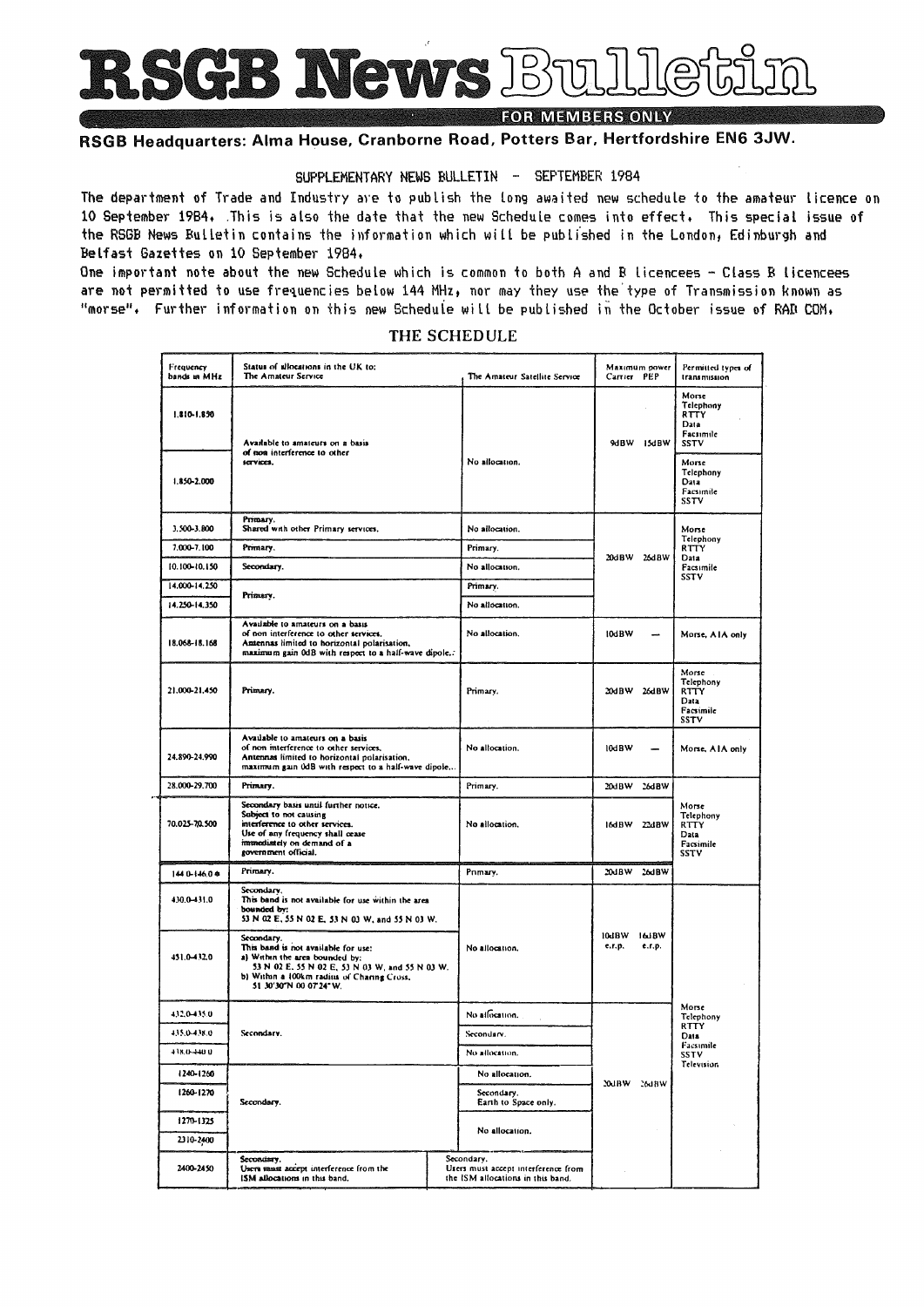## THIRD SYMBOL

#### Type of information to be transmitted

| No information transmitted:                   |   |
|-----------------------------------------------|---|
| 2. Telegraphy $-$ for aural reception:        | A |
| 3. Telegraphy - for automatic reception:      | B |
| Facsimile:                                    |   |
| 5. Data transmission, telemetry, telecommand: |   |
| 6. Telephony (including sound broadcasting):  | E |
| 7. Television (video):                        |   |
| 8. Combination of the above:                  | w |
| 9. Cases not otherwise covered:               |   |

### Notes:

a) In this context the word "information" does not include information of a constant, unvarying nature such as provided by standard frequency emissions, eontinuous wave and pulse radars etc.

 $\ddot{\phantom{0}}$ 

b) For the purposes of this licence, modulation used only for short periods and for incidental purposes, such as identification or calling, may be ignored when calculating the emission designator.

c) For the purposes of this licence, Double Sideband emissions with reduced or suppressed carrier are included in the designation A\*\*.

#### J. Interpretation:

Gain of an Antenna: The ratio, usually expressed in decibels, of the power required at the input of a loss free reference antenna to the power supplied to the input of the given antenna to produce, in a given direction, the same field strength or the same power flux-density at the same distance. When not specified otherwise, the gain refers to the direction of maximum radiation. The gain may be considered for as pecified polarisation. The reference antenna is usually either an isotropic antenna or a half-wave dipole. The gains may be referred to as decibels relative to an isotropic antenna (dBi) or as decibels relative to a half-wave dipole (dBd).

Equivalent Isotropically Radiated Power (e.i.r.p.): The product of the power supplied to the antenna and the antenna gain in a given direction relative to an isotropic antenna.

Effective Radiated Power (e.r.p.) (in a given direction): The product of the power supplied to the antenna and its gain relative to a half-wave dipole in a given direction.

By convention, e.r.p. is used below 1GHz, and e.i.r.p. above 1GHz; e.i.r.p. is 2.1dB greater than e.r.p.

Mean Power (of a radio transmitter): The average power supplied to the antenna by a transmitter during an interval of time sufficiently long compared with the lowest frequency encountered in the modulation taken under normal operating conditions.

Carrier Power (of a radio transmitter): The average power supplied to the antenna by a transmitter during one radio frequency cycle taken undar the condition of no modulation.

Peak Envelope Power(p.e.p.) (of a radio transmitter): The average power supplied to the antenna by a transmitter during one radio frequency cycle at the crest of the modulation envelope taken under normal operating conditions.

Telegraphy: A form of telecommunication which is concerned in any process providing transmission and reproduction at a distance of documentary matter, such as written or printed matter or fixed images, or the reproduction at a distance of any kind of information in such a form.

For the purposes of the Radio Regulations. nnless otherwise specified therein, telegraphy shall mean a form of telecommunication for the transmission of written matter by the use of a signal code.

Telephony: A form of telecommunication primarily intended for the exchange ofinforrnation in the form of speech.

Television: A form of telecommunication for the transmission of transient images of fixed or moving objects.

Facsimile: A form of telegraphy for the transmission of fixed images, with or without half-tones, with a view to their reproduction in a permanent form.

These licence conditions represent the situation in the UK. Frequency allocations may differ from the international allocations given in Article 8 of the Radio Regulations.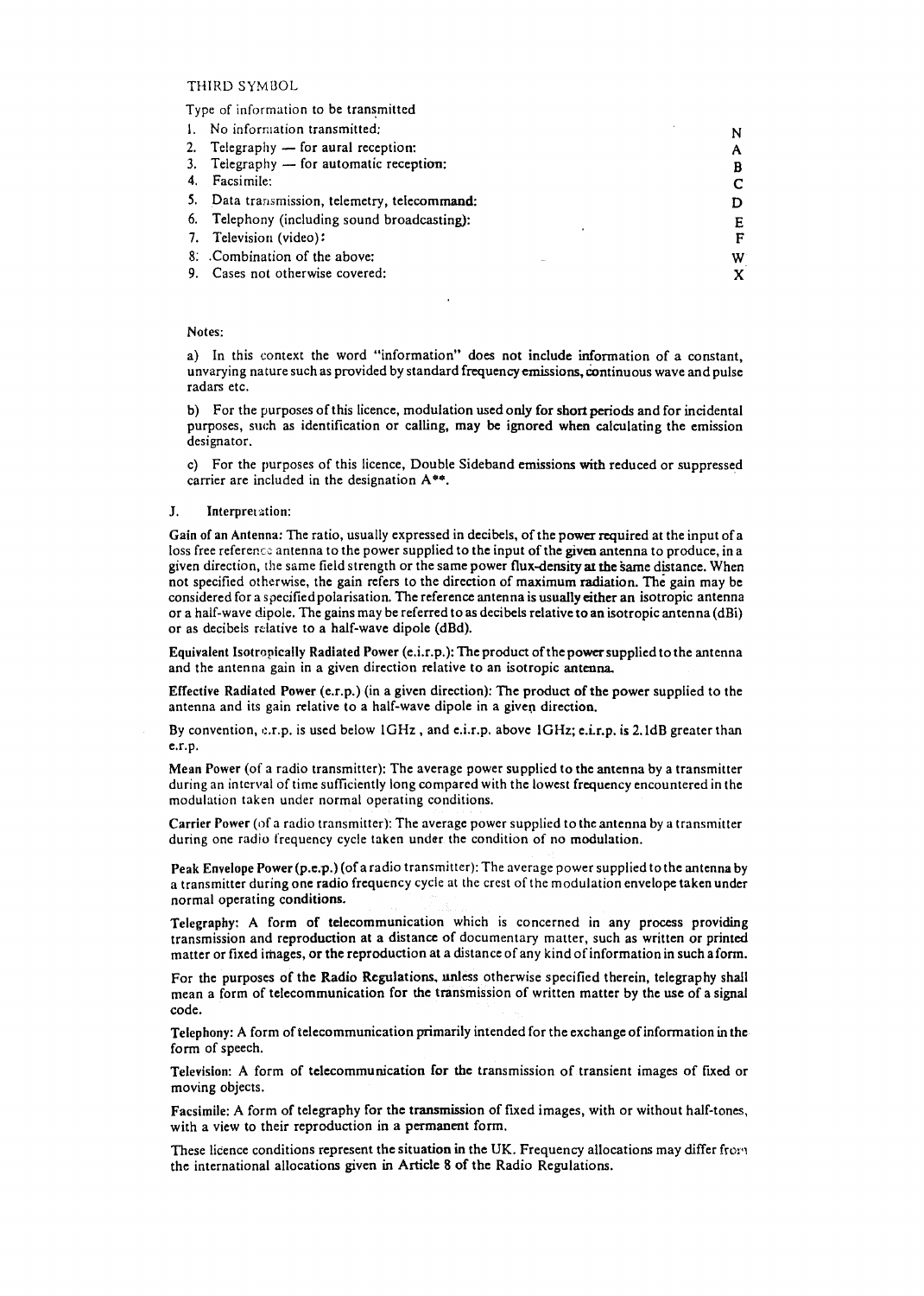|                                     |                                                                                                                                                                             |                                                                                                                |                              | A.                                                                           |
|-------------------------------------|-----------------------------------------------------------------------------------------------------------------------------------------------------------------------------|----------------------------------------------------------------------------------------------------------------|------------------------------|------------------------------------------------------------------------------|
| Frequency<br>bands in MHz           | Status of allocations in the UK to:<br>The Amateur Service                                                                                                                  | The Amateur Satellite Service                                                                                  | Maximum power<br>Carrier PEP | Permitted types of<br>transmission                                           |
| 3400-3475                           |                                                                                                                                                                             | No allocation.                                                                                                 | $\sim 10^{-5}$               |                                                                              |
| 5650-5670                           | and a state of the                                                                                                                                                          | Secondary.<br>Earth to Space only,                                                                             |                              |                                                                              |
| 5670-5680                           |                                                                                                                                                                             | No allocation.<br>٠                                                                                            |                              |                                                                              |
| 5755-5765                           | Secondary.<br>Users must accept interference from the<br>ISM allocations in this band.                                                                                      |                                                                                                                |                              |                                                                              |
| 5820-5830                           |                                                                                                                                                                             |                                                                                                                |                              | Morse<br>Telephony<br><b>RTTY</b><br>Data<br>Facsimile<br>SSTV<br>Television |
| 5830-5850<br>$\omega_{\rm{eff}}=10$ |                                                                                                                                                                             | Secondary.<br>Users must accent interference from<br>the ISM allocations in this band.<br>Space to Earth only. | 20dBW 26dBW                  |                                                                              |
| 10000-10450                         | Secondary.                                                                                                                                                                  | No allocation.                                                                                                 |                              |                                                                              |
| 10450-10500                         |                                                                                                                                                                             | Secondary.                                                                                                     |                              |                                                                              |
| 24000-24050                         | Primary.<br>Users must accept interference from the<br>ISM allocations in this band.                                                                                        | Primary.<br>Users must accept interference from<br>the ISM allocations in this band.                           |                              |                                                                              |
| 24050-24250                         | Secondary.<br>This band may only be used with the written<br>consent of the Secretary of State.<br>Users must accept interference from the<br>ISM allocations in this band. | No allocation.                                                                                                 |                              |                                                                              |
| 47000-47200                         |                                                                                                                                                                             |                                                                                                                |                              |                                                                              |
| 75500-76000                         | $\mathbb{E}_{\mathcal{F}}$ , i.e., $\mathbb{E}_{\mathcal{F}} \in \mathbb{R}^{N \times N}$<br>and the company                                                                |                                                                                                                |                              |                                                                              |
| 142000-144000                       | Primary.                                                                                                                                                                    | Primary.                                                                                                       |                              |                                                                              |
| 248000-250000                       |                                                                                                                                                                             |                                                                                                                |                              |                                                                              |

 $(*See Footnote A)$ 

For the sake of convenience, this schedule appears in an identical format in both the Class A and Class B licences.

### **FOOTNOTES**

A. Except in accordance with clause 1 (2) (c) (ii) holders of the Amateur Radio Licence (B) are not permitted to use frequencies below 144 MHz, nor may they use the type of transmission known as morse (whether sent manually or automatically).

Definition of types of transmission and classes of emission permitted:

Under the ITU classification (see section I) emissions are designated by groups of three characters. The types of transmissions defined here are grouped according to the third character, that is the type of information being used.

1. Morse: Morse telegraphy intended for aural reception using any classes of emission ending in A, i.e. \*\* A.

Telephony: Telephony using any classes of emission ending in E, i.e. \*\* E.

Television: Television using any classes of emission ending in F. i.e. \*\*F.

This may only be used where indicated on bands above 430 MHz and the station's callsign must be sent periodically using either morse telegraphy or telephony on the centre frequency of the video channel, as required by this licence.

2. When using any of the following types of transmission the station's callsign must be sent periodically on the same frequency using either morse telegraphy or telephony. Radio Teleprinter (RTTY): Automatic telegraphy using any classes of emission ending in B, i.e.

\*\*B.

This includes teleprinters using any CCITT recognised codes, and morse telegraphy intended for automatic reception.

Data: Data using any classes of emission ending in D, i.e. \*\*D. The Radio Regulations require that transmissions between amateur stations in different countries shall be in plain language. Transmissions between UK amateur stations and those in different countries shall be restricted<br>to using CCITT recognised codes (in plain language); this requirement also applies to transmissions between UK amateur stations in all bands allocated to the Amateur Service on a secondary basis.

Facsimile: Facsimile using any classes of emission ending in C, i.e. \*\* C.

Facture. I assume that we have the extended bandwidth using any classes of<br>emission ending in F, i.e. \*\*F.<br>Simultaneous use of combinations of any of the preceding types of transmission, e.g. Telephony<br>and Data, are descr

defined in section I.

Maximum power levels refer to the rf power supplied to the antenna. These levels will be  $\mathsf{C}$ . specified by carrier power. For emissions having a suppressed, variable or reduced carrier, the power shall be determined by the peak envelope power (p.e.p.) under linear conditions.

For pulse emissions (P\*\*) the mean power shall not exceed the carrier power, and the peak power shall not exceed the p.e.p. specified on that band.

For frequency bands above 1 GHz, since high intensities of rf radiation may be harmful, the D. following safety precaution must be taken: in locations to which people have access, the power flux density on transmit must not exceed the limits recommended by the competent authorities. (Currently, this limit is 10mW per square centimetre.)